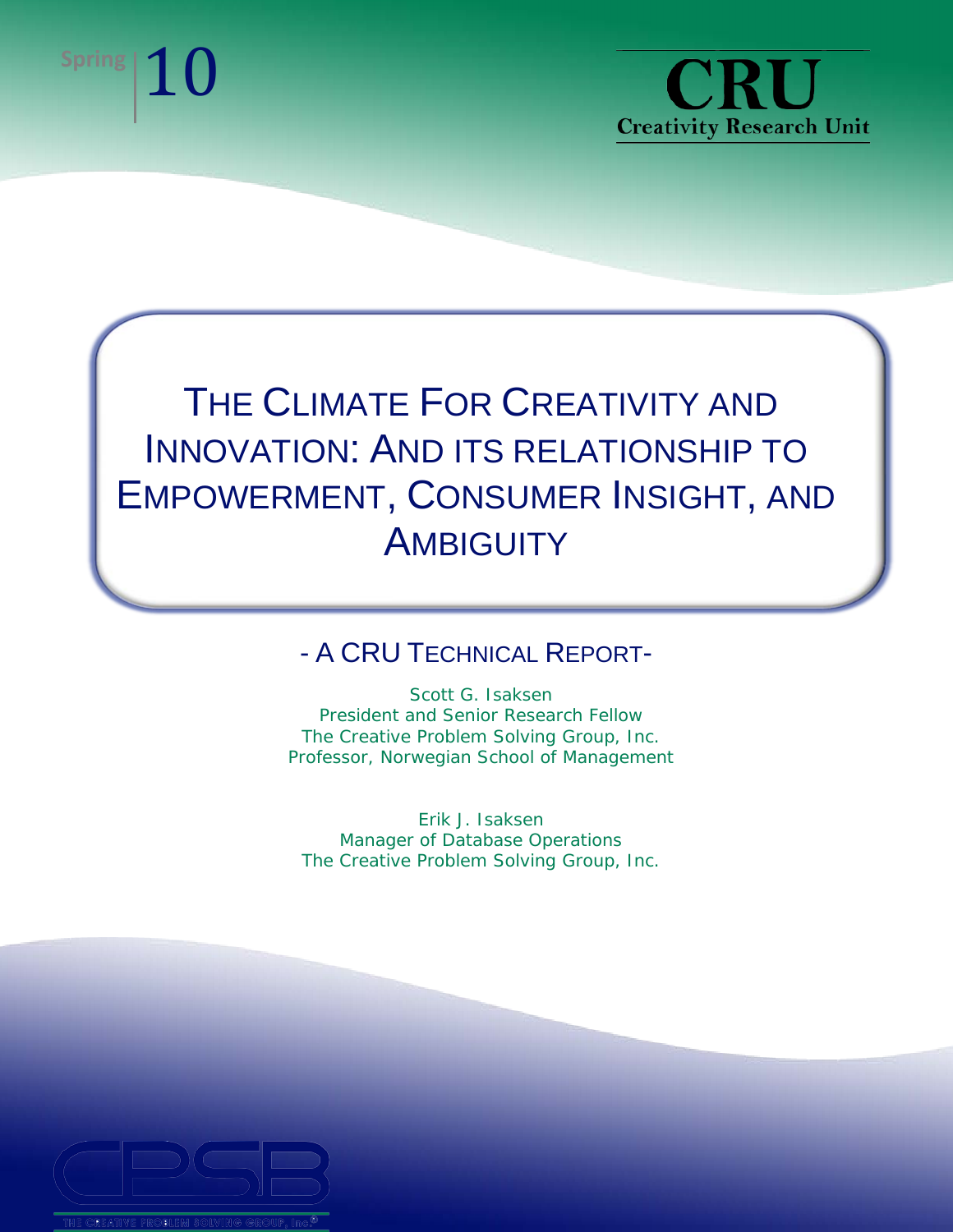# **Executive Summary**

A recent study involving 1,541 CEOs, general managers, and senior public sector leaders was conducted by IBM (IBM, 2010). The senior leaders interviewed were drawn from 60 countries and 33 industries. The key insight provided by this study was that senior leaders see complexity as the biggest challenge they confront. Given that most enterprises are not currently equipped to cope with complexity, senior leaders see creativity as the single most important leadership competency for seeking a path through this complexity.

One of the most important issues that leaders must address is creating the right working environment for stimulating and sustaining creativity. This Technical Report provides insights into how a climate for change, innovation, and creativity relates to:

- Empowerment for local decision-making around innovation
- Consideration of consumer needs versus technological push
- Avoidance of innovation projects involving ambiguity

A large, global healthcare organization undertook a global audit to assess its innovative capability – and applied the Situational Outlook Questionnaire<sup>®</sup> (SOQ) as a part of this initiative. We customized the SOQ to allow for the assessment of the issues identified above by adding three additional close-ended questions.

The results of our analysis indicated that more positive results on climate were clearly related to:

- Increasing levels of local empowerment, and this was greatly influenced by the degree of Risk-Taking, Freedom, Idea-Time, and Debate.
- Focusing more on consumer needs (rather than technology) when driving innovation, and this was greatly influenced by higher levels of Idea-Support and Freedom.
- Approaching, rather than avoiding, ambiguous innovation projects, and this was influenced mostly by reduced levels of Conflict and higher levels of Risk-Taking and Idea-Time.

These three issues relate well to the management of innovation and are explored further within this report.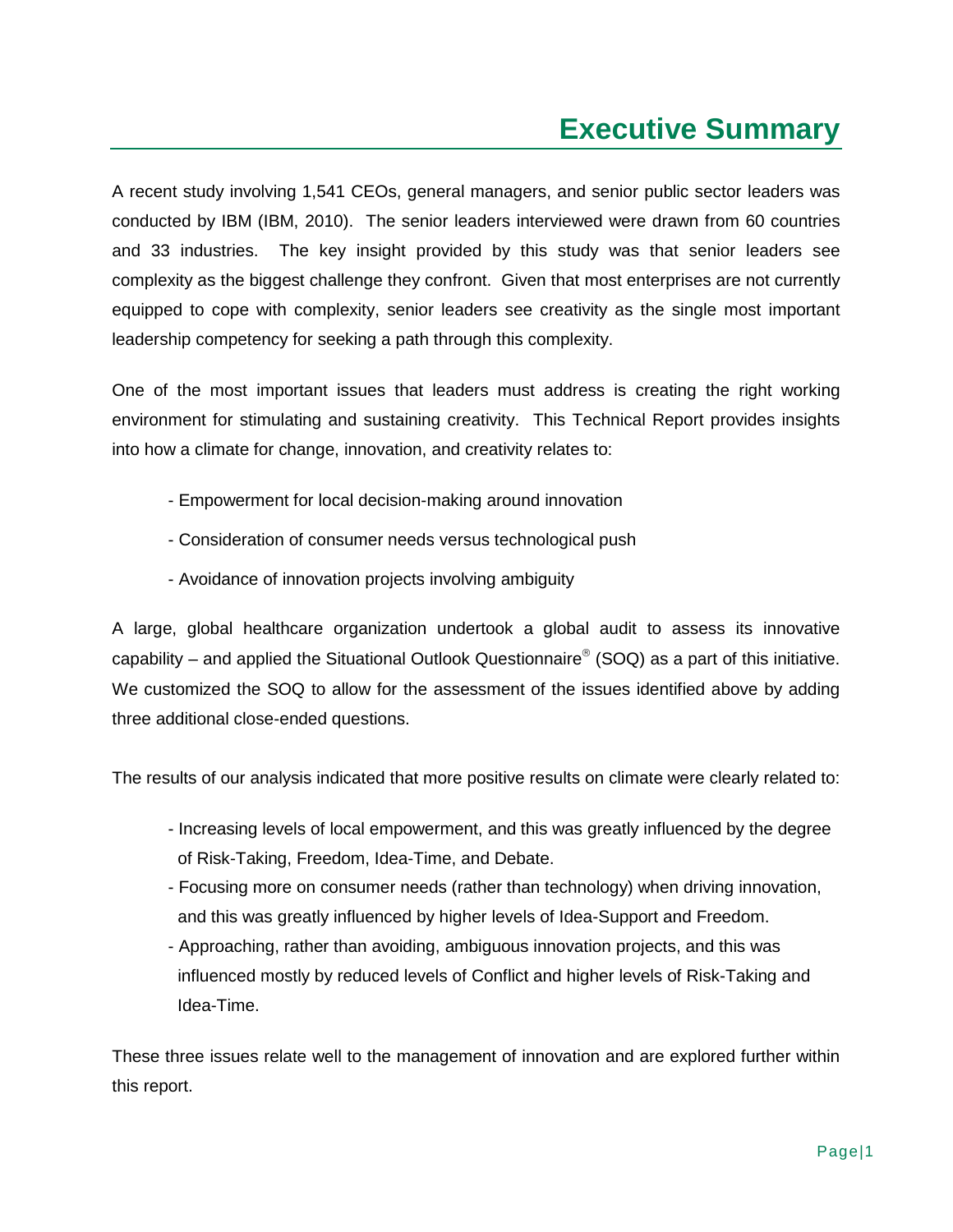

# **THE CONTEXT**

The organization involved in this study was originally established in 1923, and after some mergers in 1989, has become a large, global healthcare company employing 29,000 people in 81 countries. It manufactures and markets pharmaceutical products and services in 179 countries. Its clear purpose is to be innovative and effective in everything it does and offer products and services that can make a difference. Innovation plays heavily within their charter and values. Their charter proclaims, "…the company is perceived to be the innovator – in technology, in services, and/or in market approach." One of their values is to be ready for change. They state, "…we must foresee change, and use it to our advantage. Innovation is to our advantage. Innovation is key to our business and therefore we will encourage a learning culture for the continuous development and improved employability of our people."

Given the current world economic conditions, and the need to live their values and purpose, this organization decided to conduct a rather comprehensive organizational audit to assess their current innovation capabilities. Some of their key innovation managers had become aware of the SOQ as a result of an international conference in Copenhagen, and made arrangements with CPSB to use this measure as a part of the overall initiative. The client, who we will call "New World Healthcare" in this document, began planning the use of the SOQ in early 2009. Given the nature of their initiative, we worked with the client to customize the SOQ to include three additional questions. These were:

- People here are empowered to make decisions locally about innovation
- People here consider customer insights and needs more than technologies when driving innovation
- People here tend to avoid innovation projects filled with uncertainty

The Situational Outlook Questionnaire® (SOQ) was used to assess the climate. The SOQ is one of the few climate assessments that has been extensively researched and therefore, has ample evidence of reliability, validity and utility (Isaksen & Lauer, 2001; Isaksen & Ekvall, 2007). The SOQ is based on over 50 years of research and development started by Göran Ekvall's study of climate in Swedish organizations. Though the original measure developed by Ekvall had ten dimensions, the current SOQ measures nine key dimensions of the climate for change, innovation and creativity (Isaksen, Lauer, & Ekvall, 1999; Isaksen, 2007). It has been utilized in organizational, team and work-group contexts, and has been validated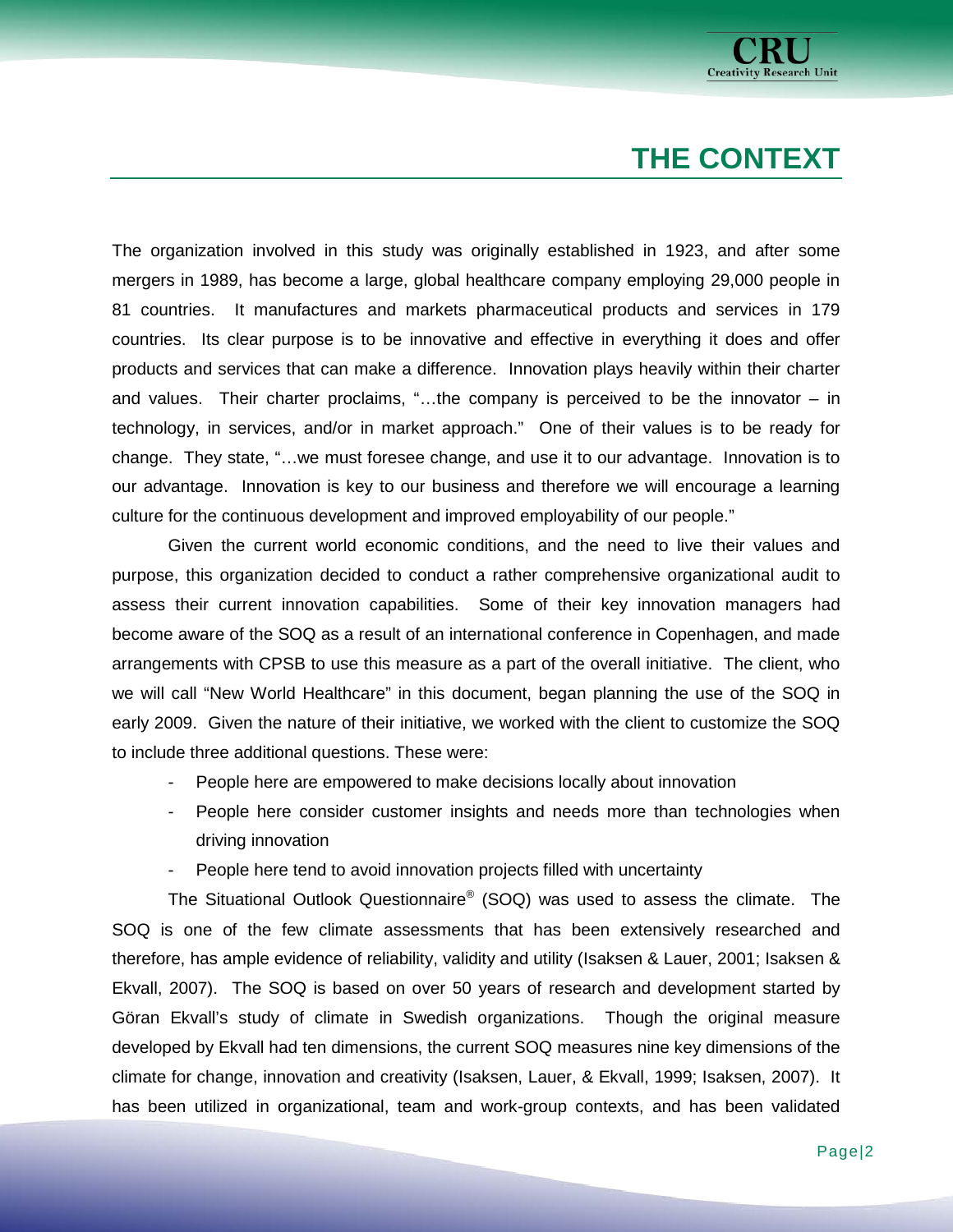

through extensive research in each setting (Isaksen, Lauer, Ekvall & Britz, 2001; Isaksen & Lauer, 2002; Isaksen & Ekvall, 2010). The nine dimensions are scored on a scale of 0-300 and are defined briefly in Table One below. The SOQ usually consists of 53 quantitative questions scored on a four-point Likert-type scale and three open-ended qualitative questions.

The first area of additional interest to New World Healthcare was that of local empowerment. Those "in the trenches" are key to knowing and understanding what the customers need; it is imperative that they have the empowerment to act in an ever-changing external environment. Through the discussion it was determined that this area would be explored, and a question was formulated for inclusion in the SOQ. The new question was: *"People here are empowered to make decisions locally about innovation"*.

| <b>SOQ Dimensions</b>        | <b>High Level Definition</b>                                                                                                                                                                                                                      |
|------------------------------|---------------------------------------------------------------------------------------------------------------------------------------------------------------------------------------------------------------------------------------------------|
| <b>Challenge/Involvement</b> | The degree to which people are involved in daily operations, long-<br>term goals, and visions. High Challenge/Involvement implies better<br>levels of engagement, commitment, and motivation.                                                     |
| Freedom                      | The degree of independence shown by the people in the<br>organization. High levels of Freedom imply more perceived<br>autonomy and ability for individual discretion.                                                                             |
| <b>Trust/Openness</b>        | The emotional safety in relationships. In high Trust/Openness<br>situations people feel more comfortable sharing ideas and being frank<br>and honest with each other.                                                                             |
| Idea-Time                    | The amount of time people can, and do, use for elaborating new<br>ideas. When Idea-Time is high people can explore and develop new<br>ideas that may not have been included in the original task.                                                 |
| <b>Playfulness/Humor</b>     | The spontaneity and ease displayed within the workplace. Good-<br>natured joking and laughter and a relaxed atmosphere (lower stress)<br>are indicators of higher levels of Playfulness and Humor.                                                |
| <b>Conflict</b>              | The presence of personal and emotional tensions (a negative<br>dimension - in contrast to the debate dimension). When Conflict is<br>high people engage in interpersonal warfare, slander and gossip, and<br>even plot against each other.        |
| <b>Idea-Support</b>          | The way new ideas are treated. In a high Idea-Support situation<br>people receive ideas and suggestions in an attentive and professional<br>manner. People listen generously to each other.                                                       |
| <b>Debate</b>                | The occurrence and open disagreement between viewpoints, ideas,<br>experiences, and knowledge. In the Debating situation many different<br>voices and points of view are exchanged and encouraged.                                                |
| <b>Risk-Taking</b>           | The tolerance of uncertainty and ambiguity. In a high Risk-Taking<br>climate people can make decisions even when they do not have<br>certainty and all the information desired. People can and do "go out<br>on a limb" to put new ideas forward. |

#### *Table 1: The Nine Dimensions of Climate*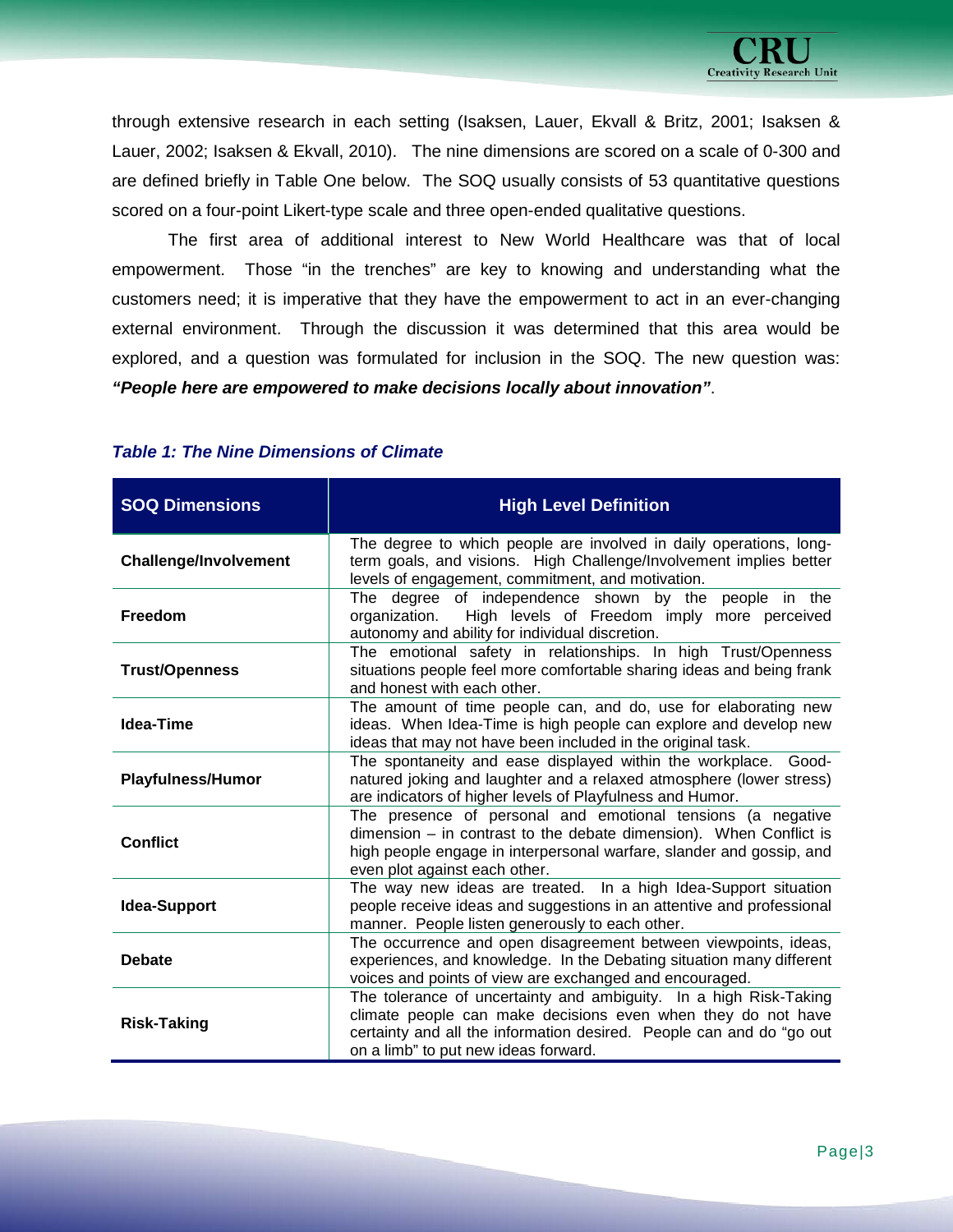

The second area that was under discussion for investigation through this study was consumer needs and insights in the innovation process. This area was of particular importance due to the general tendency of these sorts of organizations focusing more on technical push, rather than market pull. After a thorough discussion, *"People here consider customer insights and needs more than technologies when driving innovation"* was added to the SOQ.

The final issue that was approached was that of uncertainty avoidance in innovation. Some risk-taking and the ability to undertake projects with high levels of ambiguity are crucial for an organization that wishes to compete in the challenging industry of healthcare technologies. Therefore, a question was written for this construct as well. It was: *"People here tend to avoid innovation projects filled with uncertainty".* This question was negatively framed meaning a lower score was better.

Ultimately, these three questions were used as sorting variables and allowed for the overall sample's aggregation into groups of individuals who perceived these areas in a similar fashion. Once this was done, it was possible to explore the climate in areas where they perceive different levels of local empowerment, consideration of customers' needs/insights, and uncertainty avoidance.

## **Sample**

At the onset of this project, 699 individuals across various locations and job functions were invited to participate in the study. Of the 699 individuals invited, 334 actually completed the SOQ, for a response rate of 47.8%. In the final sample the respondents represented seven countries from Europe, Asia, and North America. Of the individuals who chose to indicate their gender, 104 were female and 132 were male. Two hundred and seventy-eight subjects provided their age; of those the range was 23 to 66, with an average age of 40.0 (SD=8.44). The descriptive statistics for this sample are displayed in Table Two.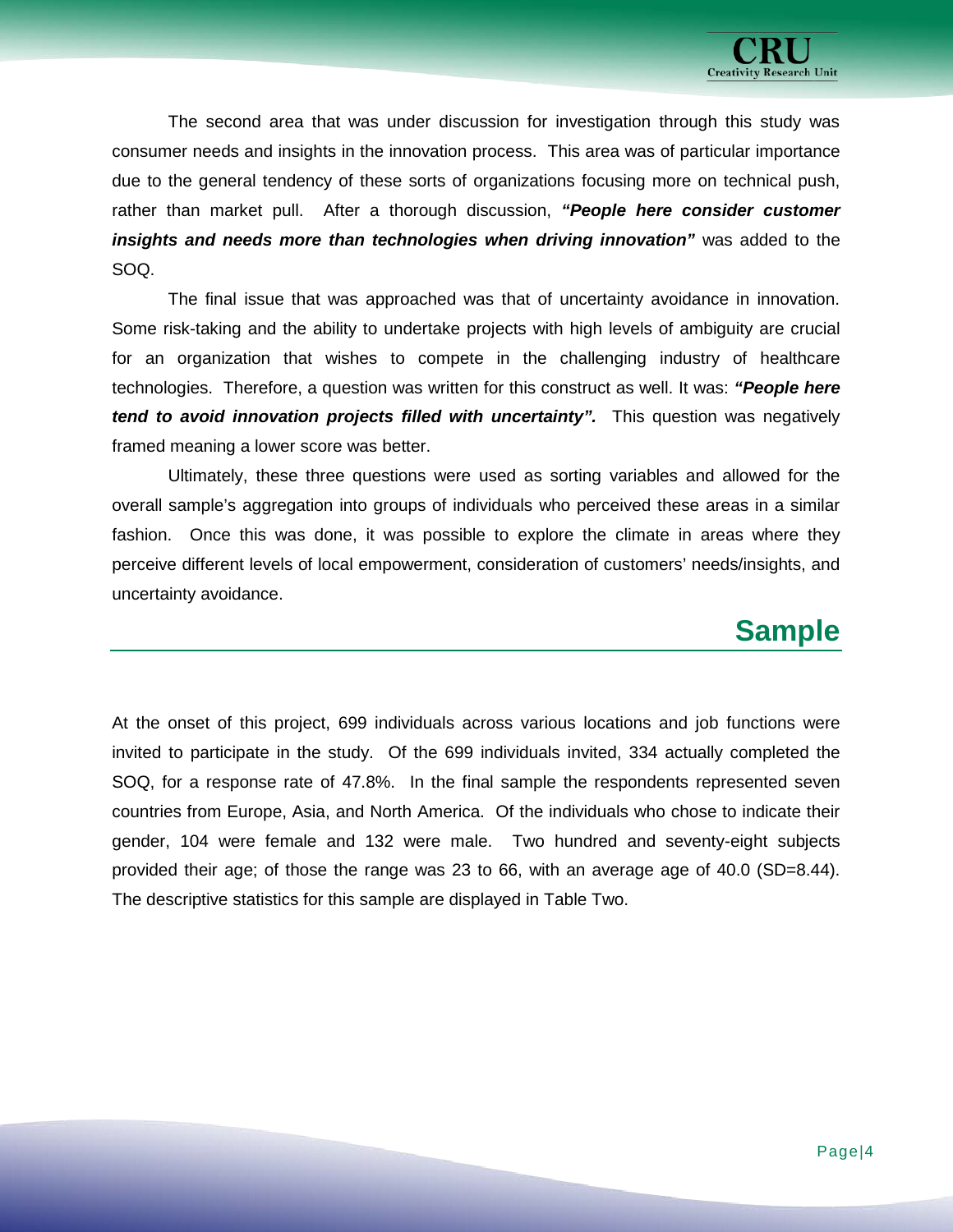| <b>Climate Dimensions</b>    | Innovative   | Stagnated<br><b>New World</b> |              |           |             |            | Cronbach's |
|------------------------------|--------------|-------------------------------|--------------|-----------|-------------|------------|------------|
|                              | <b>Norms</b> | <b>Healthcare</b>             | <b>Norms</b> | <b>SD</b> | Range       | <b>IRR</b> | $\alpha$   |
| Challenge/Involvement        | 238          | 239                           | 163          | 44        | $114 - 300$ | .942       | .841       |
| Freedom                      | 210          | 183                           | 153          | 53        | 17 - 300    | .884       | .811       |
| Trust/Openness               | 178          | 196                           | 128          | 59        | $20 - 300$  | .806       | .762       |
| Idea-Time                    | 148          | 139                           | 97           | 57        | $0 - 300$   | .879       | .857       |
| Playfulness/Humor            | 230          | 197                           | 140          | 59        | $17 - 300$  | .874       | .867       |
| Conflict                     | 78           | 84                            | 140          | 56        | $0 - 283$   | .845       | .784       |
| Idea-Support                 | 183          | 197                           | 108          | 58        | $0 - 300$   | .887       | .882       |
| Debate                       | 158          | 205                           | 105          | 55        | $67 - 300$  | .903       | .876       |
| Risk-Taking                  | 195          | 151                           | 53           | 53        | $0 - 300$   | .870       | .775       |
| Empowerment                  | n/a          | 1.68                          | n/a          | .81       | $0 - 3$     | n/a        | n/a        |
| Needs/Insights               | n/a          | 1.81                          | n/a          | .79       | $0 - 3$     | n/a        | n/a        |
| <b>Uncertainty Avoidance</b> | n/a          | 1.22                          | n/a          | .86       | $0 - 3$     | n/a        | n/a        |

#### *Table 2: Descriptive Statistics of Overall Sample (N=334)*

### **Key findings**

The New World Healthcare dimensional data and descriptive statistics are shown above. We found support for aggregating the individual results despite the functional and geographic diversity of the sample. The standard deviations are all below our indicator mark of 70, serving as a quick check for homogeneity of the sample. We conducted Inter Rater Reliability analysis and all dimensions are well above the .70 cutoff mark, supporting the aggregation of this sample. Also, all dimensions are above the .70 cutoff for internal consistency measured by the Cronbach's Alpha, further evidence of the reliability of the SOQ dimensions for this sample.

The overall SOQ results (qualitative and quantitative) depict an organization in which people find their work generally challenging and they feel involved. There is emotional safety in relationships and people take time to listen to new ideas. Although participants see some autonomy and risk-taking these dimensions are lower than the innovative companies identified by Ekvall.

The results of this study clearly demonstrated that there were indeed differences in perceived climate between individuals who reported differences in level of: local empowerment, consideration of customer needs/insights, and uncertainty avoidance. The overall climate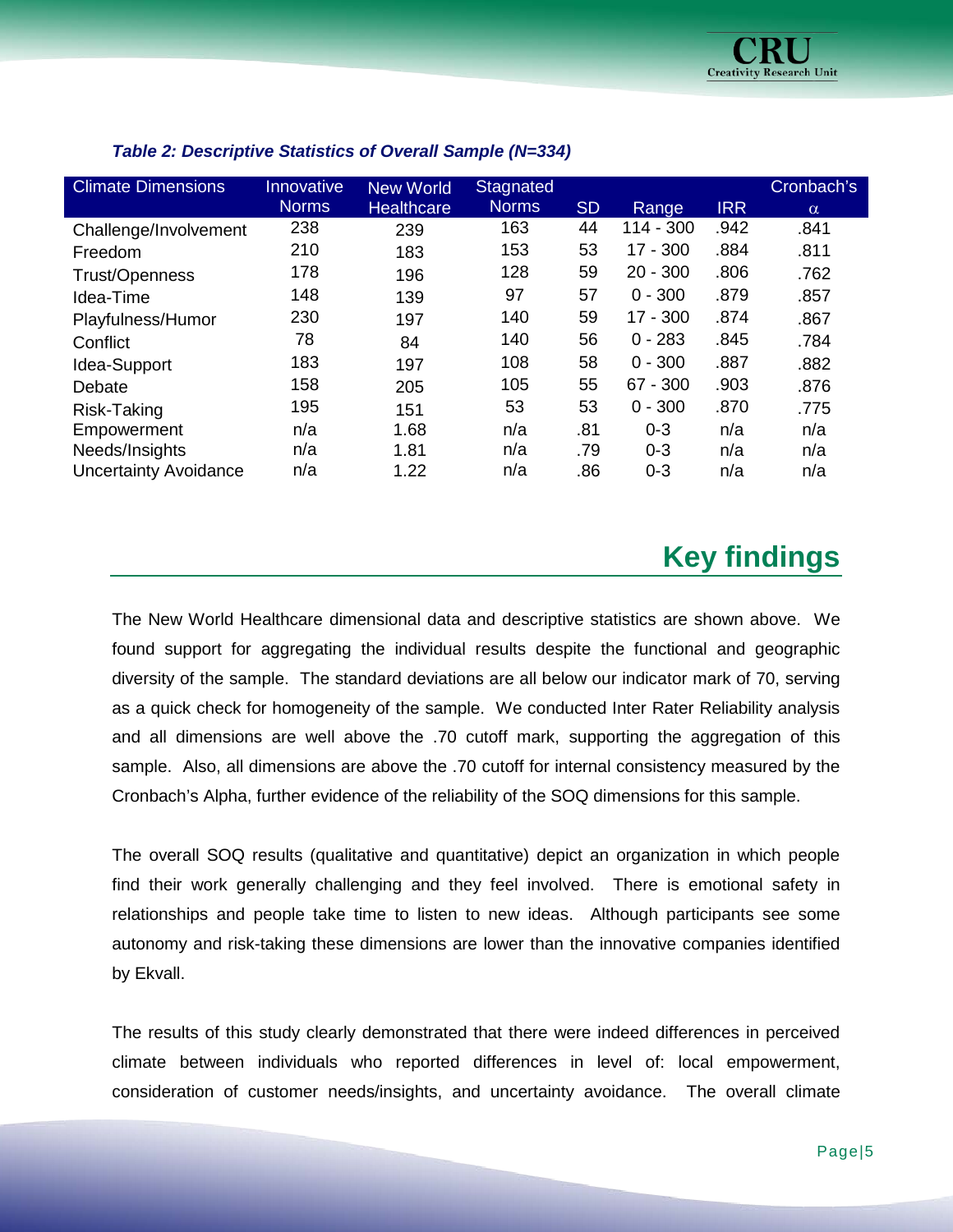

scores improved with increased empowerment and increased consideration for the customer. The climate was also more supportive of innovation when less uncertainty avoidance was observed. After clear differences were discovered, Stepwise Multiple Regression Analysis was conducted on all three areas in order to better understand which climate dimensions were optimal predictors (explained the majority of the variance) for each of the three areas of inquiry.

### *Clear Differences in Climate through Empowerment*

Do those who perceive higher levels of local empowerment also perceive a healthier climate for innovation? Table Three provides the means and results from analysis of variance (ANOVA) on the overall sample, sorted by perceived empowerment. The ANOVA was run in order to determine if there were significant differences between perceived climate and perceived level of empowerment, once a multiple analysis of variance (MANOVA) was conducted to reduce the possibility for type one error (Wilks'  $\Lambda = .526$ , F= 8.589, p<.001). The estimates of the effect size partial  $\eta^2$  (.06 and above is a moderate effect size and .12 is a strong effect) are also included in the table below.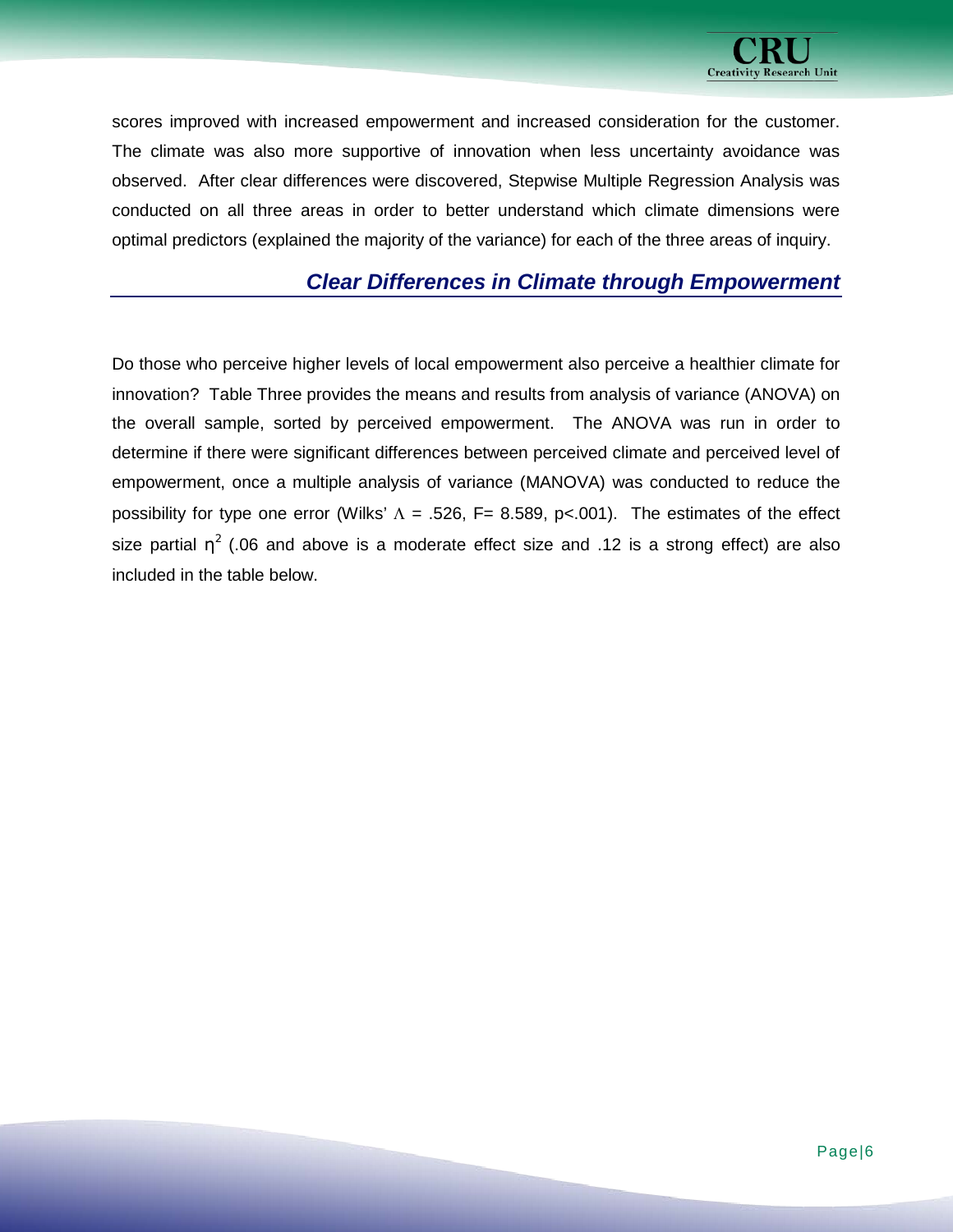

| <b>SOQ</b><br><b>Dimensions</b> | $0 =$<br>Not at all<br>applicable<br>$(n=24)$ | $1 =$<br>Applicable<br>to some<br>extent<br>$(n=109)$ | $2 =$<br>Fairly<br>Applicable<br>$(n=152)$ | $3 =$<br>Applicable<br>to a high<br>degree<br>$(n=49)$ | F     | <b>ANOVA</b> | $\eta_p^2$ |
|---------------------------------|-----------------------------------------------|-------------------------------------------------------|--------------------------------------------|--------------------------------------------------------|-------|--------------|------------|
|                                 | Mean                                          | Mean                                                  | Mean                                       | Mean                                                   |       | Sig.         |            |
| Challenge/<br>Involvement       | 236                                           | 224                                                   | 240                                        | 271                                                    | 14.72 | < .001       | .118       |
| Freedom                         | 147                                           | 154                                                   | 194                                        | 233                                                    | 41.61 | < .001       | .274       |
| Trust/<br><b>Openness</b>       | 178                                           | 185                                                   | 199                                        | 225                                                    | 6.48  | < .001       | .056       |
| Idea-Time                       | 97                                            | 110                                                   | 152                                        | 186                                                    | 36.04 | < .001       | .247       |
| Playfulness/<br>Humor           | 189                                           | 173                                                   | 206                                        | 226                                                    | 12.89 | < .001       | .105       |
| Conflict                        | 90                                            | 76                                                    | 88                                         | 88                                                     | 1.07  | .362         | .010       |
| Idea-Support                    | 153                                           | 169                                                   | 209                                        | 246                                                    | 36.13 | < .001       | .247       |
| Debate                          | 173                                           | 181                                                   | 213                                        | 250                                                    | 27.13 | < .001       | .198       |
| Risk-Taking                     | 98                                            | 119                                                   | 167                                        | 197                                                    | 57.95 | < .001       | .345       |

#### *Table 3: People here are empowered to make decisions locally about innovation*

As shown above, the overall climate scores improved as the subjects reported higher levels of local empowerment. Eight of the nine SOQ dimensions showed statistically significant differences and have relatively large effect sizes (only Conflict failed to do so).

In order to determine which climate dimensions accounted for the most variance in level of empowerment; multiple linear regression analysis was performed while holding level of empowerment constant. Four climate dimensions accounted for approximately 40% of the variance, they are Risk-Taking, Freedom, Idea-Time and Debate ( $R^2$ =.404).

### *Consideration of Consumer Needs/Insights and Climate*

Do those who place more emphasis on consumer needs and insights rather than technology; have different perceptions of their climate? The level of consideration for consumers' needs and insights in innovation initiatives was the next variable to be explored for differences in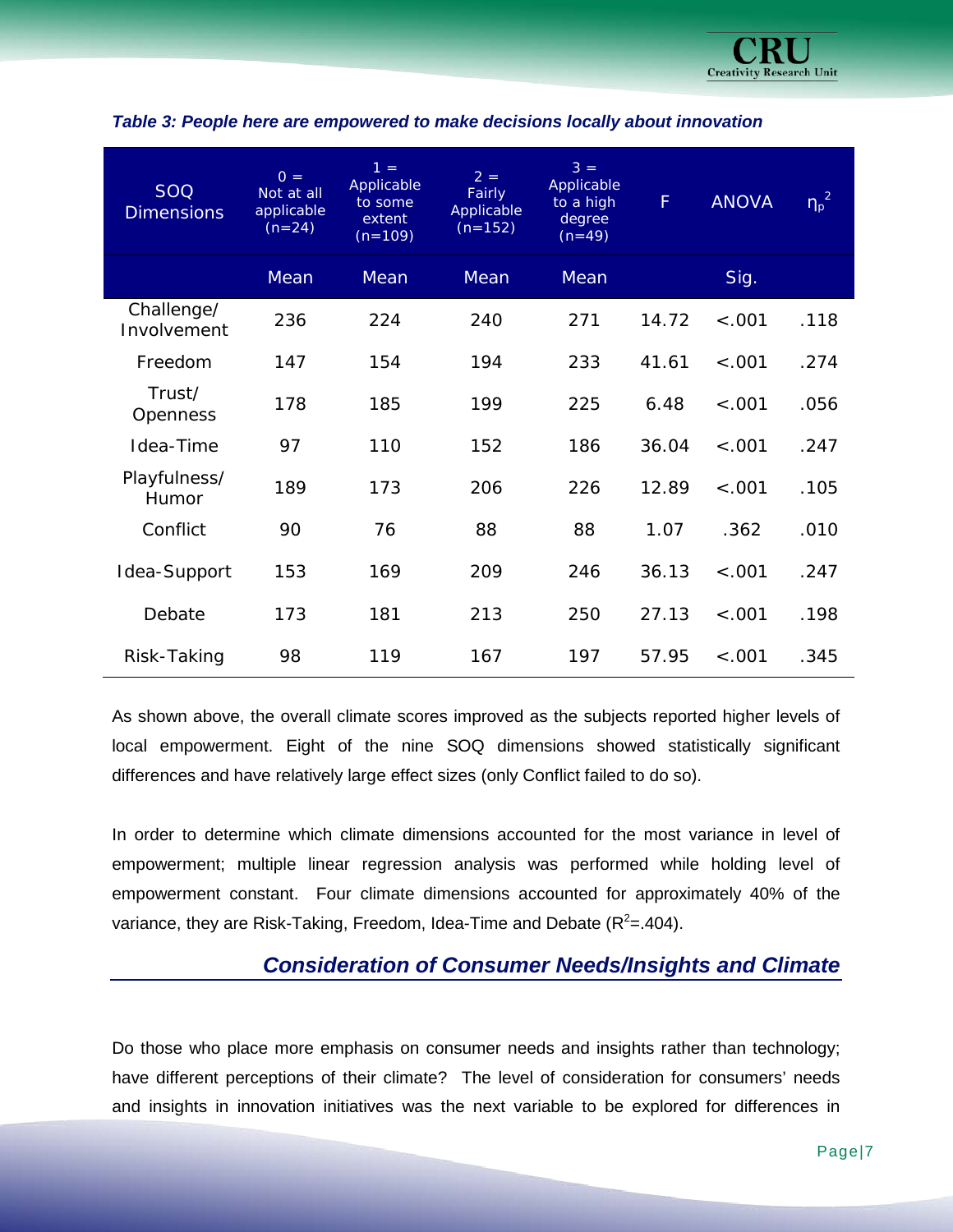

perceived climate. Table Four shows the ANOVA results that were calculated after the MANOVA was conducted (Wilks'  $\Lambda$  = .734, F= 3.867, p=<.001) as well as means and estimates of effect size for the climate dimensions when aggregated by consideration level.

|  |                         |  |  |  |  | Table 4: People here consider customer insights and needs more than technologies |
|--|-------------------------|--|--|--|--|----------------------------------------------------------------------------------|
|  | when driving innovation |  |  |  |  |                                                                                  |

| <b>SOQ</b><br><b>Dimensions</b> | $0 =$<br>Not at all<br>applicable<br>$(n=15)$ | $1 =$<br>Applicable<br>to some<br>extent<br>$(n=97)$ | $2 =$<br>Fairly<br>Applicable<br>$(n=158)$ | $3 =$<br>Applicable<br>to a high<br>degree<br>$(n=64)$ | F     | <b>ANOVA</b> | $\eta_p^2$ |
|---------------------------------|-----------------------------------------------|------------------------------------------------------|--------------------------------------------|--------------------------------------------------------|-------|--------------|------------|
|                                 | Mean                                          | <b>Mean</b>                                          | Mean                                       | Mean                                                   |       | Sig.         |            |
| Challenge/<br>Involvement       | 224                                           | 229                                                  | 237                                        | 261                                                    | 8.61  | < .001       | .073       |
| Freedom                         | 150                                           | 169                                                  | 182                                        | 215                                                    | 13.26 | < .001       | .108       |
| Trust/<br>Openness              | 195                                           | 184                                                  | 193                                        | 224                                                    | 6.56  | < .001       | .056       |
| Idea-Time                       | 106                                           | 116                                                  | 149                                        | 159                                                    | 12.21 | < .001       | .100       |
| Playfulness/<br>Humor           | 183                                           | 186                                                  | 198                                        | 215                                                    | 3.48  | .016         | .031       |
| Conflict                        | 97                                            | 79                                                   | 92                                         | 71                                                     | 2.53  | .053         | .023       |
| Idea-Support                    | 149                                           | 174                                                  | 204                                        | 228                                                    | 18.11 | < .001       | .141       |
| Debate                          | 189                                           | 189                                                  | 210                                        | 223                                                    | 6.12  | < .001       | .053       |
| Risk-Taking                     | 111                                           | 129                                                  | 160                                        | 171                                                    | 14.32 | < .001       | .115       |

The results showed the overall climate scores improved with the level of consideration given for consumers' needs and insights. The ANOVA results indicated that there were significant differences for all dimensions except Conflict; however, this dimension did approach a .05 significance level.

Multiple linear regression analysis was conducted to discover which climate dimensions were the optimal influencers for the inclusion of consumer needs and insights in innovation. Two climate dimensions were discovered to account for almost 17% of the variance through the analysis. They were Idea-Support and Freedom ( $R^2$ =.166).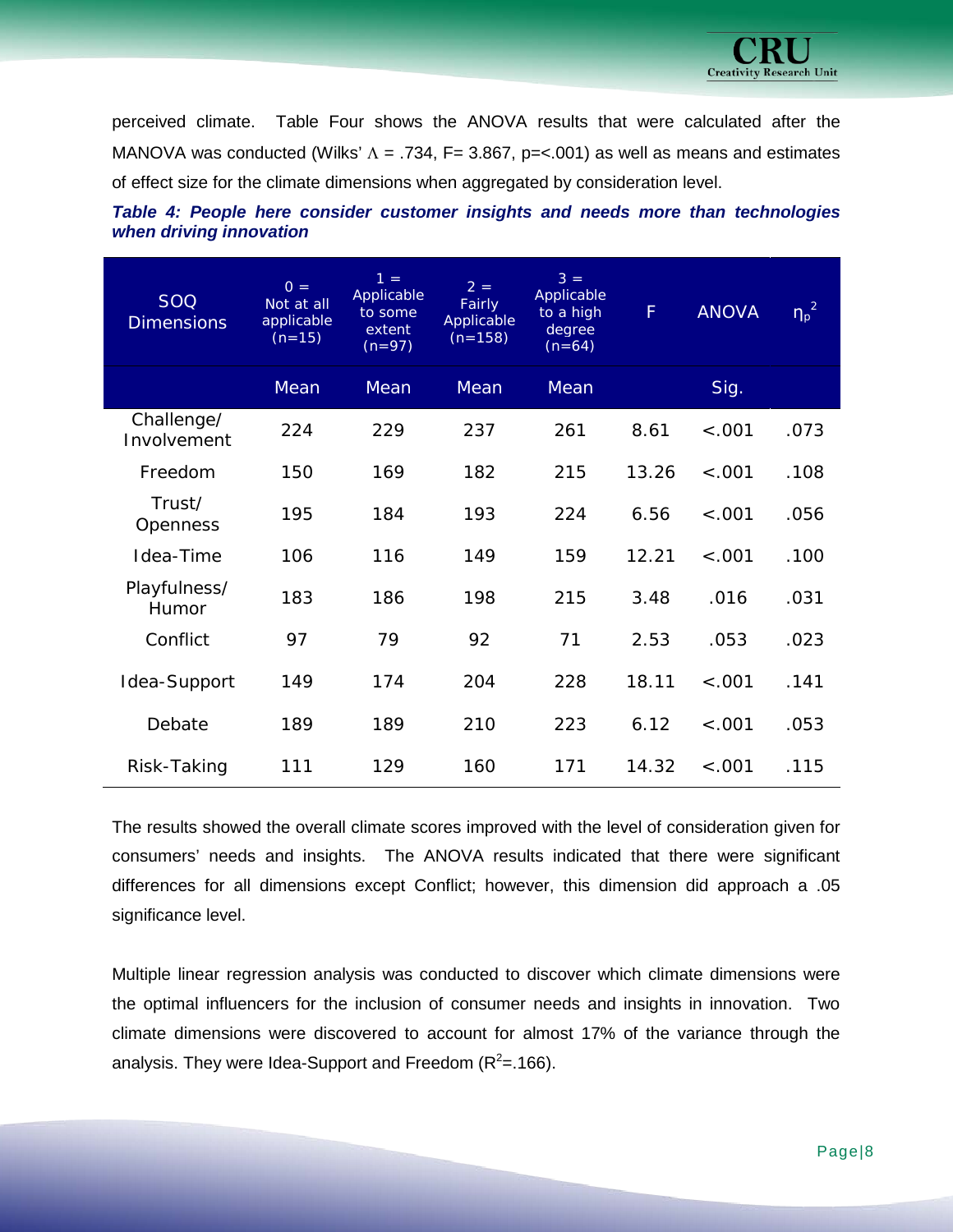

### *Uncertainty Avoidance and Climate*

The final area that this study explored was the relationship between avoiding ambiguity and climate. A MANOVA was conducted on the sample before an ANOVA in order to reduce the possibility for type one error (Wilks'  $\Lambda = .744$ , F = 3.719, p = <.001). Table Five provides the means, ANOVA results and estimates of effect size for the sample when explored by their perceptions of uncertainty avoidance.

This question was negatively phrased and therefore the overall climate scores go down as the respondents indicated that there was more uncertainty avoidance. The more participants observed the avoidance of uncertainty, the less conducive their climate for innovation. Eight of the nine dimensions show significant differences in climate scores as respondents reported differences in their perceived levels of avoidance.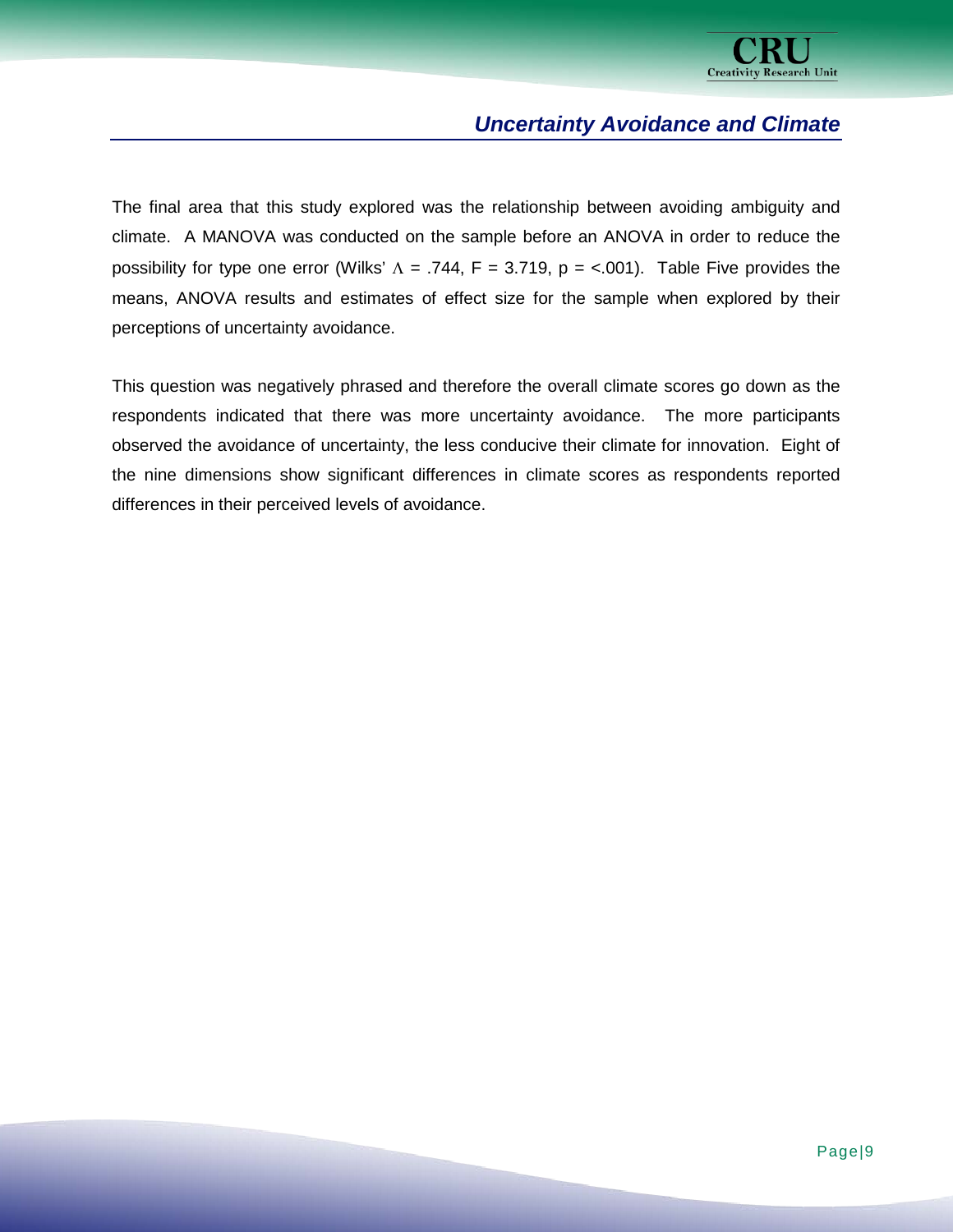| <b>SOQ</b><br><b>Dimensions</b> | $0 =$<br>Not at all<br>applicable<br>$(n=65)$ | $1 =$<br>Applicable<br>to some<br>extent<br>$(n=161)$ | $2 =$<br>Fairly<br>Applicable<br>$(n=79)$ | $3 =$<br>Applicable<br>to a high<br>degree<br>$(n=29)$ | F     | <b>ANOVA</b> | $\eta_p^2$ |
|---------------------------------|-----------------------------------------------|-------------------------------------------------------|-------------------------------------------|--------------------------------------------------------|-------|--------------|------------|
|                                 | Mean                                          | Mean                                                  | Mean                                      | Mean                                                   |       | Sig.         |            |
| Challenge/<br>Involvement       | 254                                           | 235                                                   | 235                                       | 233                                                    | 3.29  | .021         | .029       |
| Freedom                         | 203                                           | 178                                                   | 181                                       | 175                                                    | 3.88  | .010         | .034       |
| Trust/<br>Openness              | 208                                           | 194                                                   | 192                                       | 194                                                    | 1.10  | .351         | .010       |
| Idea-Time                       | 168                                           | 136                                                   | 133                                       | 111                                                    | 8.97  | < .001       | .075       |
| Playfulness/<br>Humor           | 218                                           | 196                                                   | 194                                       | 167                                                    | 5.73  | .001         | .049       |
| Conflict                        | 62                                            | 80                                                    | 103                                       | 105                                                    | 8.23  | < .001       | .070       |
| Idea-Support                    | 224                                           | 195                                                   | 192                                       | 166                                                    | 8.46  | < .001       | .071       |
| Debate                          | 221                                           | 206                                                   | 195                                       | 194                                                    | 3.12  | .025         | .028       |
| Risk-Taking                     | 179                                           | 146                                                   | 149                                       | 118                                                    | 11.08 | < .001       | .092       |

#### *Table 5: People here tend to avoid innovation projects filled with uncertainty*

For the purpose of the regression it became a positively scored question. The analysis discovered four climate dimensions were accounting for about 18% of the variance in uncertainty avoidance. They were Conflict, Risk-Taking, Trust and Openness, and Idea-Time  $(R<sup>2</sup>=.179).$ 

# **Practical Implications**

Through the Analysis of Variance and the Regression Analysis it is possible for leaders to better understand and manage some aspects for each of the three areas studied. Clearly these areas have other facets that account for large portions of the variance. However, this preliminary research may help in allowing leaders and managers to facilitate some aspects of each of these areas.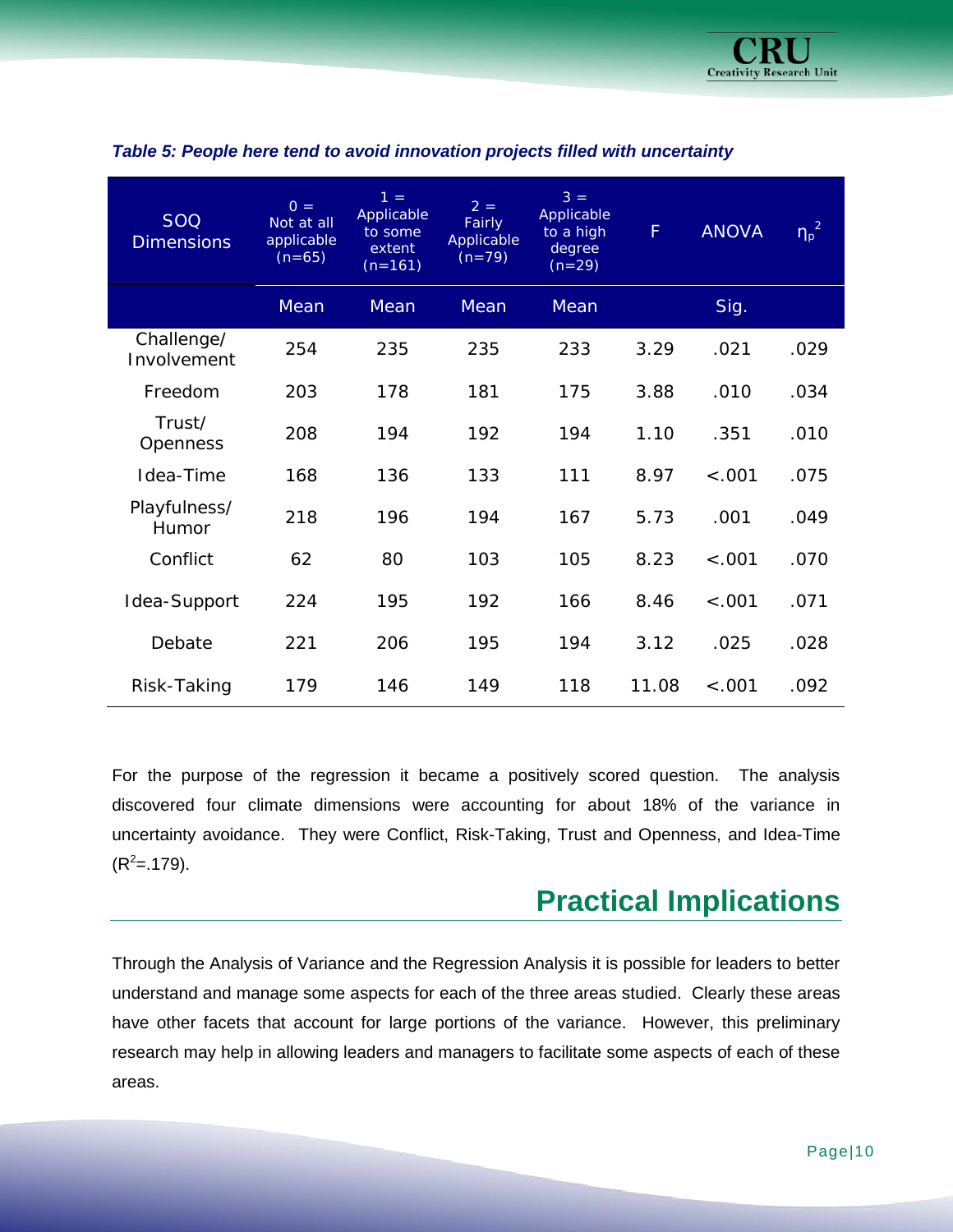

Each of the ANOVA's clearly showed where there were significant differences in perceived climate when examining the three focus areas. The regressions then illustrated which climate dimensions were the best predictors for (and accounted for the most variance in) each area and the size and direction of each dimension's relationship with that area.

### *Managing for Improved Empowerment*

Four climate dimensions accounted for a little over 40% of the variance in empowerment level; they are Risk-Taking, Freedom, Idea-Time and Debate. One possible technique a leader can use to manage for these will be discussed below. Also, an actual quote from New World Healthcare that was reported in the open-ended section of the SOQ is included.

The first dimension to be discussed is Risk-Taking. One way Risk-Taking manifests itself is the "no blame culture we have enables people to take decisions and chances even though the outcome is not given". This allows individuals to be more forth coming when it comes to innovation initiatives and for people to evaluate and try new ways of doing things. One specific leadership practice for allowing Risk-Taking is "involving people in the learning of methods for idea generation that includes deferred judgment" (Isaksen & Akkermans, 2007, p. 30).

The second dimension that was indicated to account for a significant portion of the variance in how people perceived local empowerment was Freedom. Freedom as one specific subject reported it was (the) "…freedom my manager provides to me and my team to generally improve and innovate on a daily, weekly and monthly basis…" As illustrated by this quote Freedom allows for innovation from all employees and therefore may allow for a large variety of ideas. One leadership behavior that allows for the feeling of increased Freedom is to "involve employees in re-engineering efforts, and perhaps some team problem-solving sessions on specific high-priority tasks" (Isaksen & Akkermans, 2007, p. 23).

The third dimension that accounted for a significant portion of the variance was Idea-Time. An example of how an actual participant perceived Idea-Time in the organization is "(p)lanning of timelines allowing to include time for discussing creative ideas". Increased amounts of Idea-Time allows for a more abundant amount of good quality ideas when undertaking innovation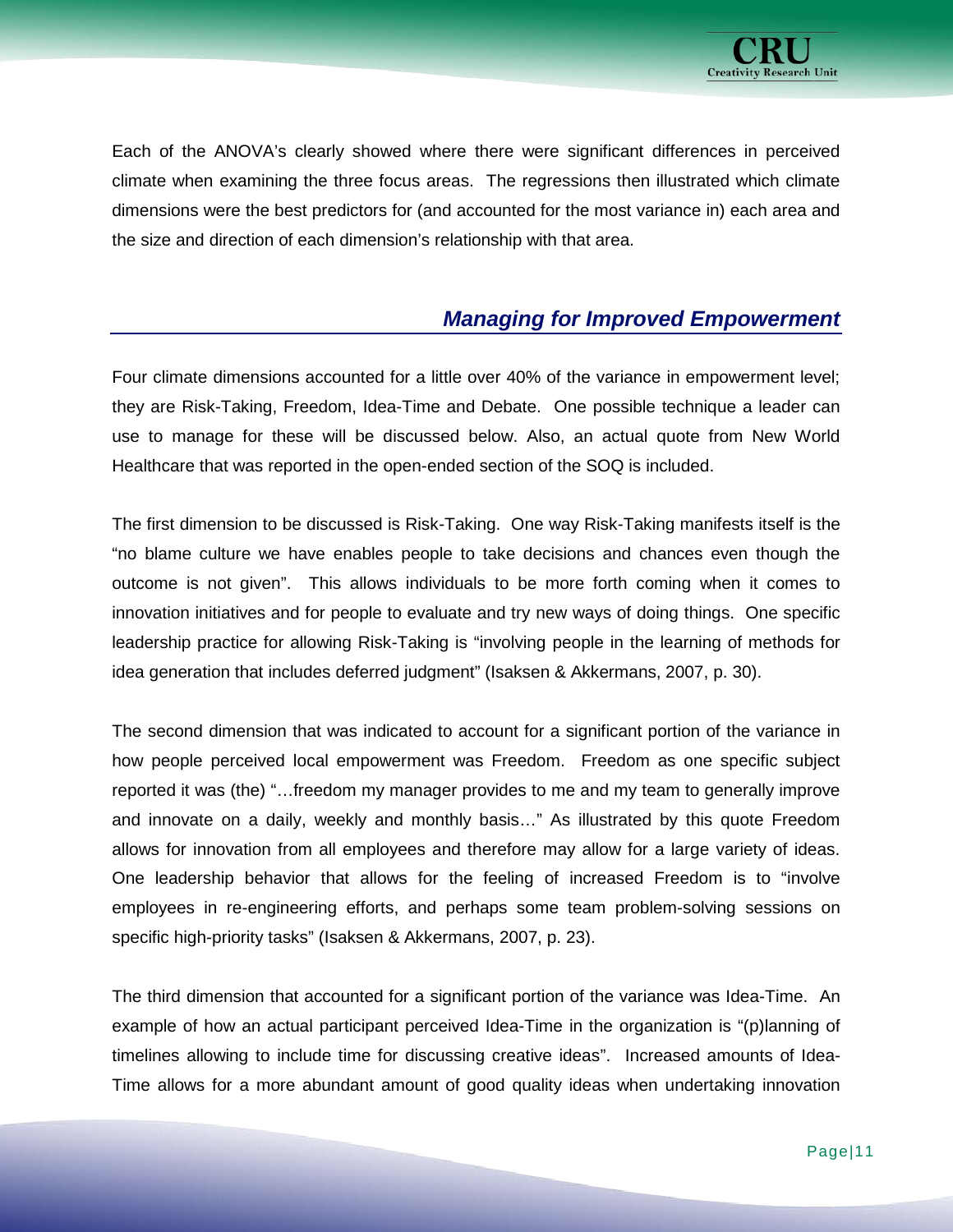

efforts. One strategy leaders can use when managing for Idea-Time is to "Provide managers with a means to evaluate new ideas and a method to determine if the long-term benefits of a delayed project are greater than the short-term set backs" (Isaksen & Akkermans, 2007, p. 25).

Debate or "Open and honest discussion about the competitive situation and willingness to accept that someone out there has ideas that might be better than yours…" as one participant described it in the qualitative section of the SOQ, is the last climate dimension indicated to account for a significant amount of variance when exploring local empowerment. One method leaders can use to increase the perceived level of Debate is to "increase the formal and informal interactions between management and employees (e.g., eat lunch together, make management more visible, socialize after work) "(Isaksen & Akkermans, 2007, p. 29).

### *Basing Innovation on Consumer Needs and Insights*

When examining consideration of consumer needs and insights in innovation initiatives two climate dimensions were identified that account for approximately 17% of the variance. They are Idea-Support and Freedom. This section will include actual quotes taken from the openended questions on the SOQ and one possible leadership strategy for managing each of these two dimensions.

Idea-Support was the first dimension identified in this aspect of the study that accounted for significant variance. One example of a subject's perception of Idea-Support is "Within my department I feel secure that I can make suggestions for improvements and changes which will be considered and supported…" Higher levels of Idea-Support tend to mean that ideas are taken seriously and nurtured, consequently ideas aren't prematurely judged. One possible way a leader can foster the perceived level of Idea-Support is that they may "train their people in how to respond to novel thinking" (Isaksen & Akkermans, 2007, p. 28).

In addition, the dimension of Freedom accounted for significant variance as well. One individual from the sample described how they perceived Freedom in their climate as having the "freedom to take up problems that you find in the everyday work". Seeing Freedom refers to (among other things) an individual's ability to take initiative, as it is truly imperative when a desire for a comprehensive team takes precedence. One leader strategy for managing for perceived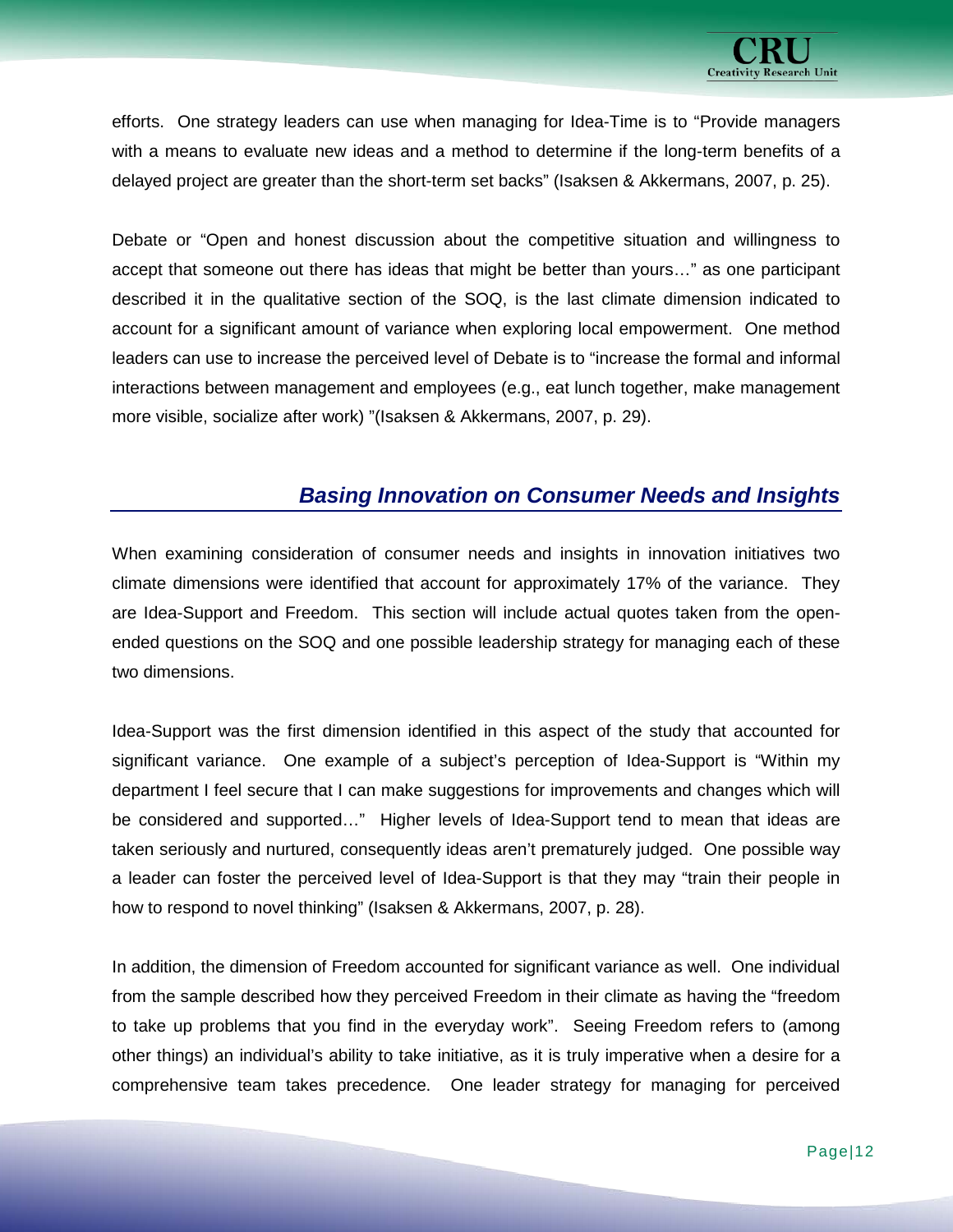

Freedom is to "send clear messages by product/process owners inviting and specifying creative suggestions for improvement (sell the need as well!) "(Isaksen & Akkermans, 2007, p. 23).

### *Tolerance of Ambiguity*

Allowing for some ambiguity while working towards innovative tasks is a complex aspect that a leader must face and in doing so it may be helpful to know that close to 20% of the variance is accounted for by four climate dimensions. Two are positively related and two are negatively related to an individual's perceptions of being allowed to take risks in innovation projects. The dimensions are Conflict, Trust and Openness, Risk-Taking and Idea-Time.

Conflict was described as "Gossip and slander - bad atmosphere" by one participant in this study. Clearly in an atmosphere of mistrust and fear an individual would be more risk adverse when taking on innovative undertakings. One leader behavior that can moderate the levels of perceived Conflict is to hold conflict resolution interventions, therein helping people to recognize and reduce tensions (Isaksen & Akkermans, 2007).

Trust and Openness was indicated to be a negatively related dimension in regards to uncertainty avoidance in this study. However, when the dimensional data was explored it was found that New World Healthcare had abnormally high levels of Trust and Openness. Further evidence that the level of Trust and Openness was too high was found in the open-ended section of the SOQ, where individuals reported things like "the fear for being criticized by management outside one's own line is high" and "Lots of ideas - not many of which get thoroughly vetted". As illustrated by these participant observations, when there is too high a level of Trust and Openness it can lead to things like the inclusion of ideas that aren't right for the tasks at hand and "cliques" that may form where the level of trust is extremely high, but that trust doesn't apply across different cliques (Isaksen & Akkermans, 2007). A leader strategy for moderating the level of perceived Trust and Openness is to "clarify priorities and rotate people in positions" (Isaksen & Akkermans, 2007, p. 24). By doing this the leader can help to lessen the pockets of cliques and to reinforce the direction/priorities that they are working towards.

Increases in perceived levels of Risk-Taking were indicated to facilitate individual's willingness to partake in innovation initiatives that involved some ambiguity. An example of what one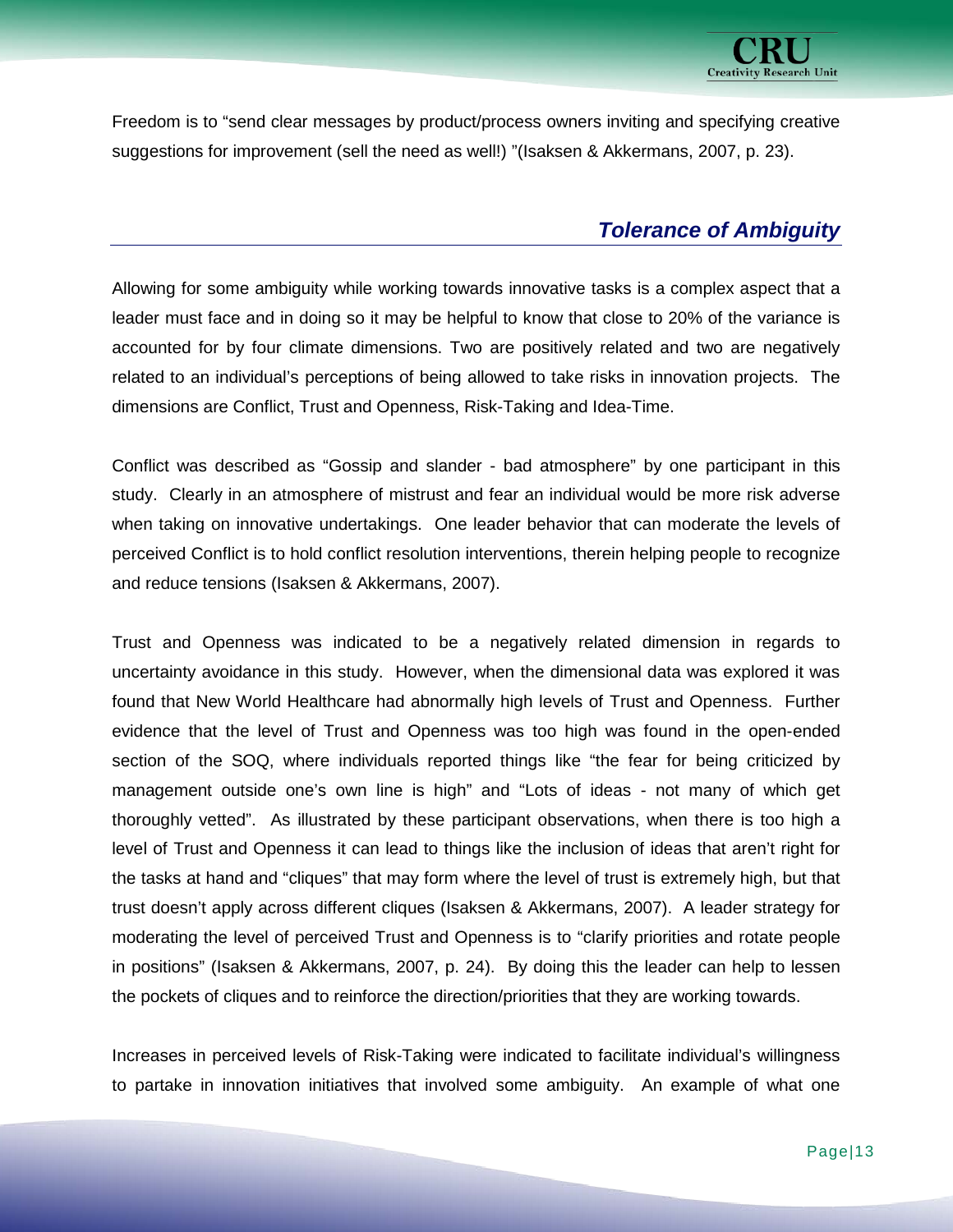

participant experienced in New World Healthcare is the "allowing (of) new ideas to be tested, discussed and developed in a non-critical environment". One behavior leaders can call on to ensure their people have a heightened perception of Risk-Taking in their environment is to ensure that they "invite people to put forward ideas for change" (Isaksen & Akkermans, 2007, p. 30).

Idea-Time is the last climate dimension that accounted for significant variance when exploring uncertainty avoidance in the sample. One participant said, "where there is time to create and work with new ideas" when they were asked about the most beneficial aspect of their working climate. Leaders can "develop project schedules that allow time for modification and development" when possible in order to promote the sensation of Idea-Time (Isaksen & Akkermans, 2007, p. 25).

### **In conclusion**

In summary, empowerment, concern for customer and uncertainty avoidance all had significant impact on the climate inside an organization. This study demonstrated that in cases where higher levels of concern for the customer and more empowerment were present the organizational climate was significantly better. Also, organizational climate was significantly worse as people observed more uncertainty avoidance.

Since these behaviors are controllable, leaders in organizations may have a new way to manage the climate in their organizations. By increasing empowerment and autonomy, encouraging risk-taking and instilling a concern for the customer, leaders can help to ensure that they have a good working climate.

Of course, this was a preliminary study into the affects of these variables therefore further research is needed to verify these results. In further research, attempts should be made using other measures as well to avoid common method bias.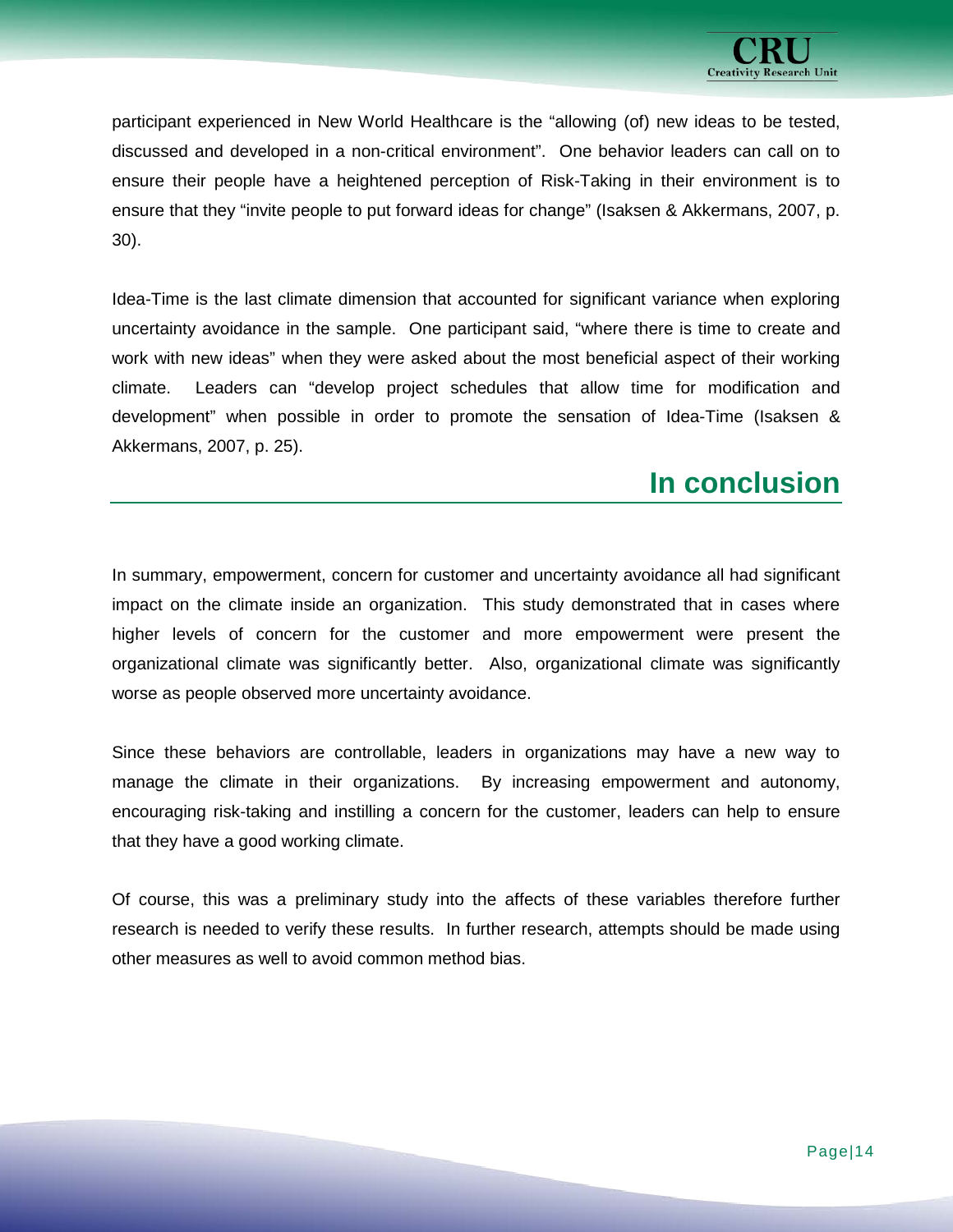IBM. (2010). *Capitalizing on Complexity: Insights from the Global Chief Executive Officer Study.* Summers, NY.

Isaksen, S. G., Lauer, K. J., & Ekvall, G. (1999). Situational Outlook Questionnaire: A measure of the climate for creativity and change. *Psychological Reports, 85*, 665-674.

Isaksen, S. G., Lauer, K. J., Ekvall, G., & Britz, A. (2001). Perceptions of the best and worst climates for creativity: Preliminary validation evidence for the Situational Outlook Questionnaire. *Creativity Research Journal, 13*, 171-184.

Isaksen, S. G., & Lauer, K. J. (2001). Convergent validity of the Situational Outlook Questionnaire: Discriminating levels of perceived support for creativity. *North American Journal of Psychology, 3,* 31-40.

Isaksen, S. G., & Lauer, K. J. (2002). The climate for creativity and change in teams. *Creativity and Innovation Management Journal, 11,* 74-86.

Isaksen, S. G. (2007). The climate for transformation: Lessons for leaders. *Creativity and Innovation Management, 16*, 3-15.

Isaksen, S. G. (2007). The Situational Outlook Questionnaire: Assessing context for change. *Psychological Reports, 100*, 455-466.

Isaksen, S. G., & Akkermans, H. J. (2007). *An introduction to climate*. Orchard Park, NY: The Creative Problem Solving Group, Inc.

Isaksen, S. G., & Ekvall, G. (2007). *Assessing the context for change: A technical manual for the Situational Outlook Questionnaire® - Enhancing performance of organizations, leaders and teams for over 50 years* (2nd ed.). Orchard Park, NY: The Creative Problem Solving Group, Inc.

Isaksen, S. G., & Ekvall, G. (2010). Managing for innovation: The two faces of tension within creative climates. *Creativity and Innovation Management, 19(2),* 73-88.